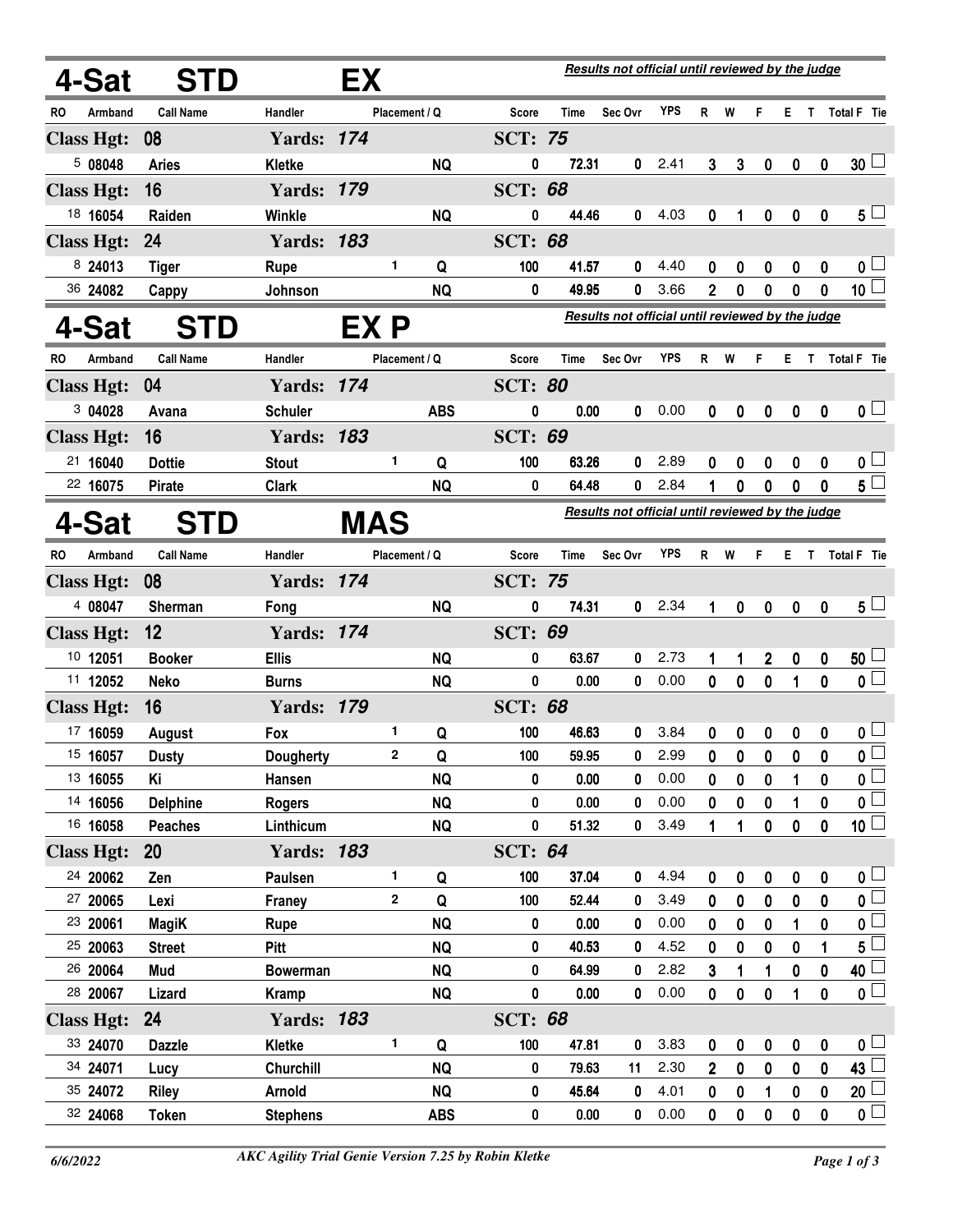| 4-Sat                | <b>STD</b>       |                   | MAS P                   |               | Results not official until reviewed by the judge |                                                  |         |            |              |                |                         |                         |                  |                         |
|----------------------|------------------|-------------------|-------------------------|---------------|--------------------------------------------------|--------------------------------------------------|---------|------------|--------------|----------------|-------------------------|-------------------------|------------------|-------------------------|
| RO<br>Armband        | <b>Call Name</b> | Handler           | Placement / Q           |               | <b>Score</b>                                     | Time                                             | Sec Ovr | <b>YPS</b> | R            | W              | F                       | E.                      | T                | Total F Tie             |
| <b>Class Hgt:</b>    | 04               | <b>Yards: 174</b> |                         |               | <b>SCT: 80</b>                                   |                                                  |         |            |              |                |                         |                         |                  |                         |
| 204030               | Whimsy           | <b>Kletke</b>     | 1.                      | Q             | 100                                              | 54.64                                            | 0       | 3.18       | 0            | 0              | 0                       | $\boldsymbol{0}$        | $\boldsymbol{0}$ | $\mathbf{0}$ $\Box$     |
| 1 04029              | <b>Bunny</b>     | Fong              | $\mathbf{2}$            | Q             | 100                                              | 80.00                                            | 0       | 2.18       | 0            | $\bf{0}$       | 0                       | $\mathbf 0$             | $\mathbf{0}$     | $\overline{\mathbf{0}}$ |
| <b>Class Hgt:</b>    | 08               | <b>Yards: 174</b> |                         |               | <b>SCT: 74</b>                                   |                                                  |         |            |              |                |                         |                         |                  |                         |
| 9 08034              | <b>Ebbie</b>     | <b>Sick</b>       | 1                       | Q             | 100                                              | 54.43                                            | 0       | 3.20       | 0            | 0              | 0                       | $\boldsymbol{0}$        | $\boldsymbol{0}$ | 0 <sub>1</sub>          |
| 6 08031              | <b>Cruiser</b>   | Larson            |                         | <b>NQ</b>     | 0                                                | 65.30                                            | 0       | 2.66       | 1            | 1              | 1                       | 0                       | 0                | 30 <sup>1</sup>         |
| 7 08032              | lan              | Hostetler         |                         | <b>NQ</b>     | 0                                                | 90.29                                            | 16      | 1.93       | 1            | 1              | 0                       | 0                       | 0                | 58 <sup>1</sup>         |
| 8 08033              | <b>Chuckles</b>  | Johnson           |                         | <b>NQ</b>     | 0                                                | 77.80                                            | 3       | 2.24       | 3            | $\overline{2}$ | $\overline{2}$          | $\mathbf 0$             | 0                | $\overline{74}$         |
| <b>Class Hgt:</b>    | 12               | <b>Yards: 179</b> |                         |               | SCT:                                             | 73                                               |         |            |              |                |                         |                         |                  |                         |
| 12 12036             | Liberty          | Carlson           | 1                       | Q             | 100                                              | 40.85                                            | 0       | 4.38       | $\mathbf 0$  | 0              | 0                       | $\mathbf 0$             | $\mathbf 0$      | $\mathbf{0}$ $\Box$     |
| <b>Class Hgt:</b>    | 16               | <b>Yards: 183</b> |                         |               | <b>SCT: 69</b>                                   |                                                  |         |            |              |                |                         |                         |                  |                         |
| 19 16038             | <b>Mynx</b>      | Kletke            |                         | <b>NQ</b>     | 0                                                | 0.00                                             | 0       | 0.00       | 0            | 0              | 0                       |                         | 0                | $\mathbf{0}$ $\Box$     |
| 20 16039             | <b>Sunry</b>     | Elzey             |                         | <b>NQ</b>     | 0                                                | 51.48                                            | 0       | 3.55       | 0            | 0              | 1                       | 0                       | $\mathbf 0$      | $20 \Box$               |
| <b>Class Hgt:</b>    | 20               | <b>Yards: 183</b> |                         |               | <b>SCT: 73</b>                                   |                                                  |         |            |              |                |                         |                         |                  |                         |
| 30 20043             | Finn             | <b>Mullens</b>    | 1.                      | Q             | 100                                              | 46.82                                            | 0       | 3.91       | 0            | 0              | 0                       | 0                       | 0                | $\mathbf{0}$ $\Box$     |
| 29 20042             | Jada             | Rupe              |                         | <b>NQ</b>     | 0                                                | 40.69                                            | 0       | 4.50       | 1            | 0              | 0                       | 0                       | 0                | $\overline{5}$          |
| 31 20045             | <b>Blysse</b>    | <b>Stephens</b>   |                         | <b>ABS</b>    | 0                                                | 0.00                                             | 0       | 0.00       | 0            | 0              | 0                       | 0                       | 0                | $\overline{\mathbf{0}}$ |
| 4-Sat                | STD              |                   | <b>NOV</b>              | Β             |                                                  | Results not official until reviewed by the judge |         |            |              |                |                         |                         |                  |                         |
| RO<br>Armband        | <b>Call Name</b> | Handler           |                         | Placement / Q | Score                                            | <b>Time</b>                                      | Sec Ovr | <b>YPS</b> | R            | W              | F                       | E.                      | T                | Total F Tie             |
| <b>Class Hgt:</b>    | 16               | <b>Yards: 130</b> |                         |               | <b>SCT: 65</b>                                   |                                                  |         |            |              |                |                         |                         |                  |                         |
| 2,16012              | <b>Ellie</b>     | Dougherty         |                         | <b>NQ</b>     | 0                                                | 0.00                                             | 0       | 0.00       | 0            | 0              | 0                       |                         | 0                | 0 <sub>1</sub>          |
| 4-Sat                | <b>STD</b>       |                   | <b>NOV P</b>            |               | Results not official until reviewed by the judge |                                                  |         |            |              |                |                         |                         |                  |                         |
| RO<br>Armband        | <b>Call Name</b> | Handler           | Placement / Q           |               | <b>Score</b>                                     | Time                                             | Sec Ovr | <b>YPS</b> | R            | W              | F                       | E.                      | T.               | Total F Tie             |
| <b>Class Hgt:</b>    | 08               | Yards:            | 128                     |               | <b>SCT: 74</b>                                   |                                                  |         |            |              |                |                         |                         |                  |                         |
| 1 08014              | Crystal          | Gehler            |                         | <b>ABS</b>    | 0                                                | 0.00                                             | 0       | 0.00       | $\mathbf{0}$ | 0              | $\pmb{0}$               | $\pmb{0}$               | $\boldsymbol{0}$ | $\overline{\mathbf{0}}$ |
| <b>Class Hgt:</b>    | 16               | <b>Yards: 131</b> |                         |               | <b>SCT: 68</b>                                   |                                                  |         |            |              |                |                         |                         |                  |                         |
| 4 16016              | Rocco            | Giuntoli          | 1                       | Q             | 100                                              | 58.87                                            | 0       | 2.23       | $\mathbf 0$  | 0              | $\pmb{0}$               | $\pmb{0}$               | $\pmb{0}$        | $\mathfrak{o} \sqcup$   |
| 15 16015             | Abby             | <b>Sisson</b>     | $\overline{\mathbf{2}}$ | Q             | 95                                               | 66.06                                            | 0       | 1.98       | $\mathbf 0$  | 1              | $\pmb{0}$               | $\pmb{0}$               | $\mathbf 0$      | $5^{\square}$           |
| <b>Class Hgt:</b>    | <b>20</b>        | <b>Yards: 131</b> |                         |               | <b>SCT: 70</b>                                   |                                                  |         |            |              |                |                         |                         |                  |                         |
| 520003               | <b>Reilly</b>    | Freed             | 1                       | Q             | 95                                               | 53.31                                            | 0       | 2.46       |              | 0              | $\pmb{0}$               | $\pmb{0}$               | $\pmb{0}$        | 5 <sub>1</sub>          |
| 6 20017              | <b>Bensen</b>    | Woodruff          |                         | <b>NQ</b>     | 0                                                | 51.12                                            | 0       | 2.56       | $\mathbf 0$  | $\pmb{0}$      | $\overline{\mathbf{2}}$ | $\pmb{0}$               |                  | $45\Box$                |
| 4-Sat                | <b>STD</b>       |                   | <b>OPEN</b>             |               | Results not official until reviewed by the judge |                                                  |         |            |              |                |                         |                         |                  |                         |
| Armband<br><b>RO</b> | <b>Call Name</b> | Handler           |                         | Placement / Q | Score                                            | <b>Time</b>                                      | Sec Ovr | <b>YPS</b> | $R$ W        |                | F                       |                         |                  | E T Total F Tie         |
| <b>Class Hgt:</b>    | 08               | <b>Yards: 161</b> |                         |               | <b>SCT: 77</b>                                   |                                                  |         |            |              |                |                         |                         |                  |                         |
| 108006               | <b>Tyger</b>     | <b>Rogers</b>     | 1.                      | Q             | 95                                               | 53.57                                            | 0       | 3.01       | 1            | $\bf{0}$       | $\pmb{0}$               | $\pmb{0}$               | $\boldsymbol{0}$ | $5+$                    |
| 2 08007              | <b>Kodak</b>     | <b>Mork</b>       |                         | <b>NQ</b>     | 0                                                | 0.00                                             | 0       | 0.00       | $\mathbf 0$  | 0              | $\pmb{0}$               | 1                       | $\mathbf 0$      | $\overline{\mathbf{0}}$ |
| <b>Class Hgt:</b>    | 16               | <b>Yards: 164</b> |                         |               | <b>SCT: 71</b>                                   |                                                  |         |            |              |                |                         |                         |                  |                         |
| 4 16010              | <b>Tijs</b>      | Parker            |                         | <b>NQ</b>     | 0                                                | 0.00                                             | 0       | 0.00       | $\mathbf 0$  | $\pmb{0}$      | $\pmb{0}$               | $\overline{\mathbf{1}}$ | $\pmb{0}$        | 0 <sub>1</sub>          |